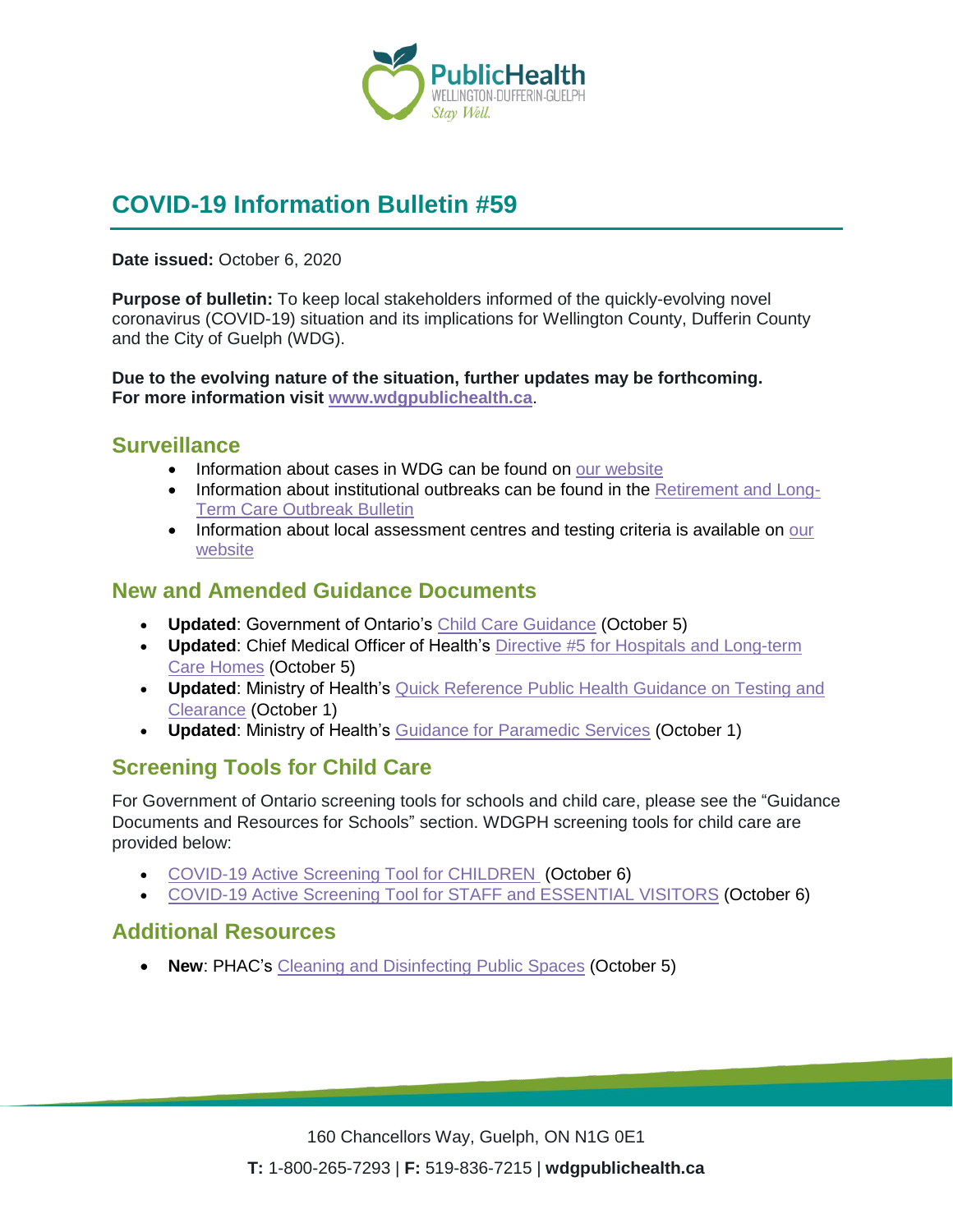

## **COVID-19 Testing at Assessment Centres**

Starting October 6, COVID-19 testing at Assessment Centres is by appointment only. Hours and booking details vary by location:

- Guelph [COVID-19 Assessment](https://www.wdgpublichealth.ca/your-health/covid-19-information-public/assessment-centres-wdg/guelph-covid-19-assessment-centre) Centre
- Headwaters [COVID-19 Assessment Centre](https://www.wdgpublichealth.ca/your-health/covid-19-information-public/assessment-centres-wdg/headwaters-covid-19-assessment-centre) (Orangeville)
- Rural Wellington [COVID-19 Assessment Centre](https://www.wdgpublichealth.ca/your-health/covid-19-information-public/assessment-centres-wdg/rural-wellington-covid-19-assessment) (Fergus and Harriston)

#### **Planning for Influenza in Congregate Settings**

Public Health Ontario is hosting a [webinar](https://elink.clickdimensions.com/m/1/81877441/02-t20276-8afbae96033a4d4093cf4c24e214fc23/1/1/1) on October 8 for congregate living settings such as shelters, group homes, retirement homes and long-term care homes. The webinar will provide an overview of the features of influenza, including how these compare to COVID-19. General measures for infection prevention and control will be reviewed, along with influenza vaccines, antiviral use in treatment and prevention during outbreaks, and testing for respiratory viruses. **Please note: This webinar is sold-out, but you can email [events@oahpp.ca](mailto:events@oahpp.ca) to be put on the waiting list. A recording of the webinar will be posted to the website after the event.**

#### **Guidance Documents and Resources for Schools**

The [school section](https://www.wdgpublichealth.ca/your-health/covid-19-information-schools-parents-and-teachers/schools-and-post-secondary) on the WDGPH website will continue to be updated with resources as they become available and are developed. Please be sure to bookmark the page, rather than save documents, to ensure you have the most up-to-date versions. Minor revisions are made as needed.

#### **Check out our new school-related [Frequently Asked Questions.](https://www.wdgpublichealth.ca/your-health/covid-19-information-schools-parents-and-teachers/schools-frequently-asked-questions)**

The Government of Ontario has updated the screening tool for schools and child care. Please update your bookmarks:

- [Screening Tool for Schools](https://covid-19.ontario.ca/school-screening/) and Child Care (October 1)
- [Screening Tool for Schools](https://covid-19.ontario.ca/covid19-cms-assets/2020-10/Screening%20Children%20v1.0%202020-10-01%20FINAL%20EN%20AODA.pdf) and Child Care: printable (October 1)

Please note that WDGPH is currently updating school resources and process maps to reflect these updates.

The Ministry of Health has updated the following guidance document for schools:

• [COVID-19 Guidance: School Outbreak Management](http://www.health.gov.on.ca/en/pro/programs/publichealth/coronavirus/docs/COVID-19_school_outbreak_guidance.pdf) (October 1)

#### **Announcements and Changes to Services**

- On October 5, the [Government of Ontario](https://news.ontario.ca/en/release/58680/new-covid-19-precautions-at-long-term-care-homes) announced it has updated its visitor policy for long-term care homes in areas where there is higher community spread of COVID-19. A complete list of homes affected has been posted [online.](https://www.ontario.ca/page/covid-19-long-term-care-homes-in-areas-visitor-restrictions)
- On October 5, the [Government of Ontario](https://news.ontario.ca/en/release/58670/ontario-releases-35-million-to-hire-more-staff-improve-remote-learning-in-targeted-communities) announced the allocation of \$35 million to provide additional immediate school board supports in the communities of Peel, Ottawa, Toronto and York Region to enhance public health measures and protection strategies due to higher rates of transmission in their communities.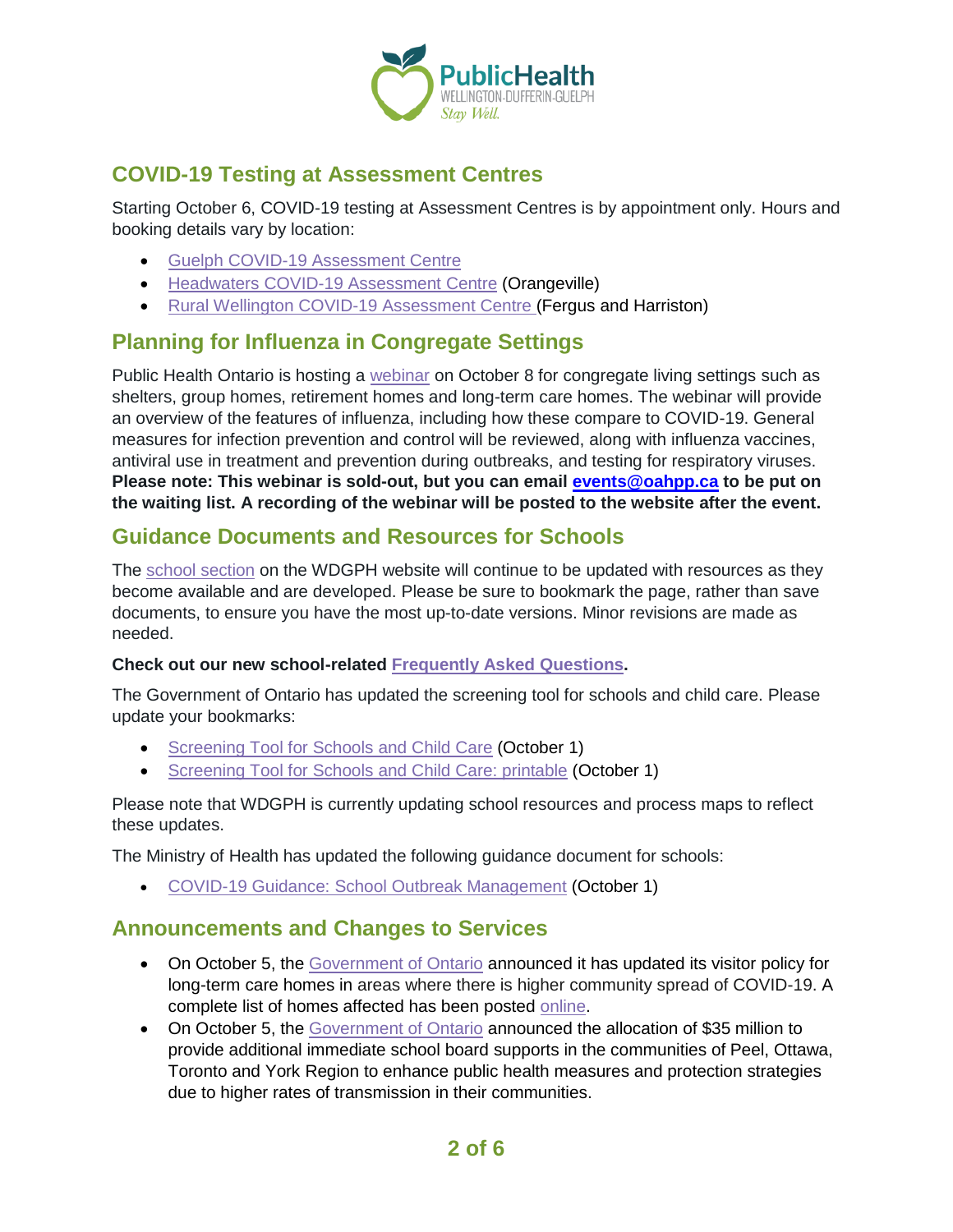

- On October 5, the [Government of Canada](https://pm.gc.ca/en/news/news-releases/2020/10/05/canadas-covid-19-exposure-notification-app-now-available-quebec) confirmed that people in Quebec can now receive one-time keys from their health authorities to use with COVID Alert, Canada's COVID-19 exposure notification app.
- On October 5, the [Government of Canada](https://www.canada.ca/en/revenue-agency/news/2020/10/the-government-of-canada-launches-applications-for-the-canada-recovery-sickness-benefit-and-the-canada-recovery-caregiving-benefit.html) announced three new benefits in response to COVID-19: the Canada Recovery Benefit (CRB), the Canada Recovery Sickness Benefit (CRSB), and the Canada Recovery Caregiving Benefit (CRCB).
- On October 2, the [Government of Ontario](https://news.ontario.ca/en/release/58645/ontario-implementing-additional-public-health-and-testing-measures-to-keep-people-safe) announced that it is tightening public health measures and taking action to reduce testing turnaround times while prioritizing those who are at the greatest risk. Under the amended order  $Q$ . Reg  $364/20$  (rules for areas in Stage 3 under the [Reopening Ontario Act, 2020\)](https://www.ontario.ca/laws/statute/20r17), these new restrictions include mandating the use of face coverings in all public indoor settings across Ontario.
- On October 2, the [Government of Ontario](https://news.ontario.ca/en/release/58649/ontario-taking-action-to-improve-child-care) released two child care reports: Strengthening [Early Years and Child Care in Ontario](https://www.ontario.ca/page/strengthening-early-years-and-child-care-ontario-2020-report) and the [Early Years and Child Care Annual](http://edu.gov.on.ca/childcare/annual-report-2020.html)  [Report 2020](http://edu.gov.on.ca/childcare/annual-report-2020.html) .
- On October 2, the [Government of Canada](https://www.canada.ca/en/immigration-refugees-citizenship/news/2020/10/government-introduces-new-border-measures-to-protect-canadian-public-health-provides-update-on-travel-restrictions.html) announced that in addition to the border restrictions that remain in place, the Government of Canada is further strengthening the public health presence at the border and enhancing quarantine monitoring.
- On October 2, [Health Canada](https://www.canada.ca/en/health-canada/news/2020/10/health-canada-begins-first-authorization-review-of-a-covid-19-vaccine-submission.html) announced it has received its first submission for authorization of a COVID-19 vaccine developed by AstraZeneca in partnership with the University of Oxford.
- On October 1, the [Government of Ontario](https://news.ontario.ca/en/release/58627/ontario-provides-461-million-to-temporarily-enhance-wages-for-personal-support-workers) announced it is investing \$461 million to temporarily enhance wages for personal support workers (PSWs) and direct support workers in the home and community care, long-term care, public hospitals, and social services sectors.
- On October 1, [the Prime Minister, Justin Trudeau](https://pm.gc.ca/en/news/news-releases/2020/10/01/prime-minister-announces-infrastructure-plan-create-jobs-and-grow) announced \$10 billion in new major infrastructure initiatives to create jobs and economic growth in response to the pandemic.

# *Ongoing COVID-19 Action*

## **Face Coverings Required at Additional Establishments in WDG**

Dr. Nicola Mercer, Medical Officer of Health, has included additional establishments within the Section 22 Order on mandatory face coverings. The expanded Section 22 Order came into effect on September 18, 2020 at 12:01 a.m.

In addition to WDG commercial establishments, the following fall under this order:

- Banquet halls, convention centres and other event spaces
- Galleries
- Museums
- Private transportation (bus/taxi/limo/ride share)
- Churches, mosques, synagogues, temples or other faith settings

The full media release is posted on our [website.](https://www.wdgpublichealth.ca/news/increasing-cases-our-region-prompt-updates-dr-nicola-mercer%E2%80%99s-section-22-order) For more details on the order and frequently asked questions, [visit our website](https://www.wdgpublichealth.ca/your-health/covid-19-information-public/face-coverings-class-order-and-faqs) or contact our call centre at 519-822-2715 ext. 4020.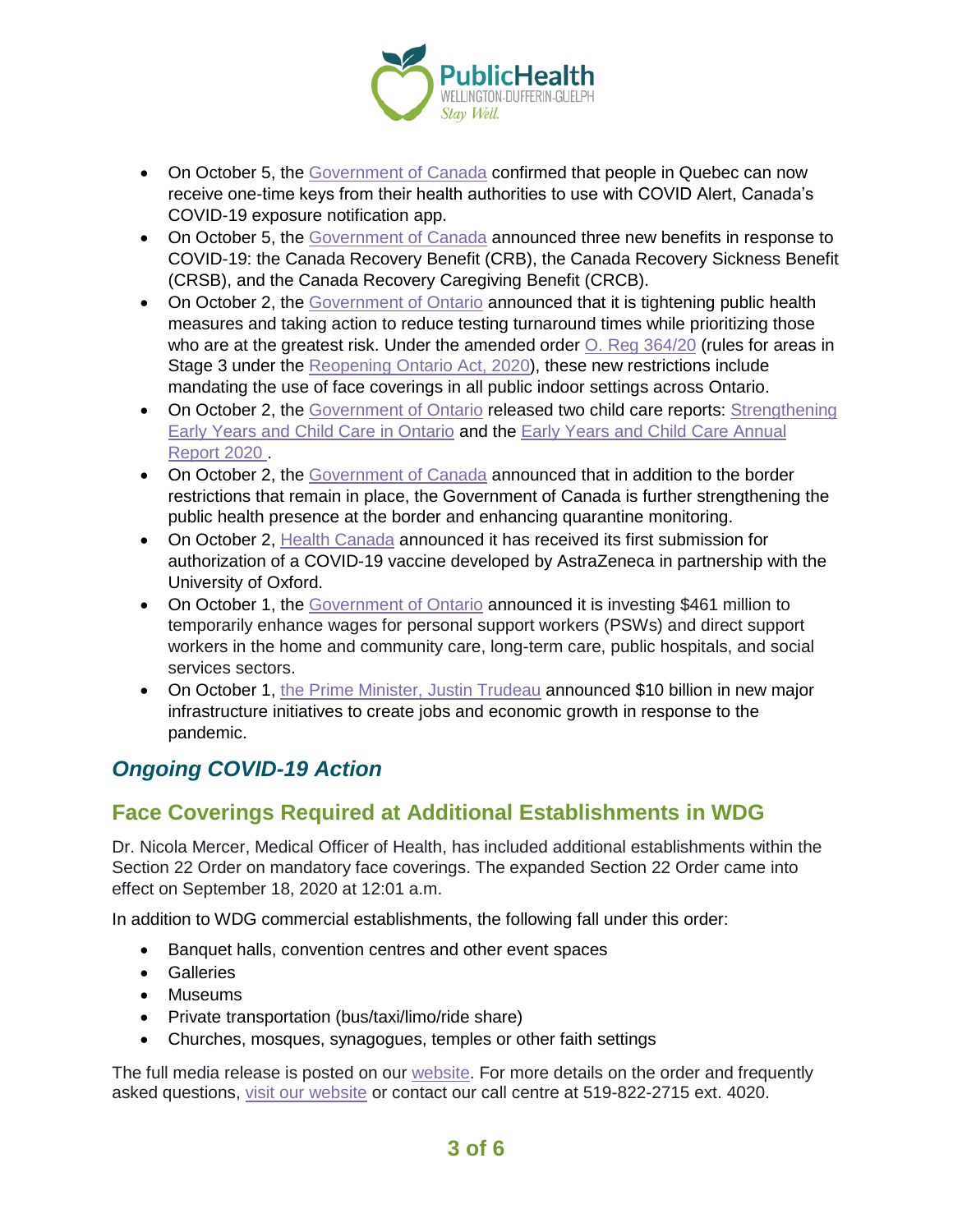

Individuals who may be exempted from this Order:

- Children under the age of two years.
- Children under the age of five years (either chronologically or developmentally) who refuse to wear a face covering and cannot be persuaded to do so by their caregiver.
- People whose ability to breathe is in any way inhibited by the face covering.
- People that have any other medical reason they cannot wear a face covering safely, such as, but not limited to, respiratory disease, cognitive difficulties or difficulties in hearing or processing information.

Refer to [O. Reg 364/20](https://www.ontario.ca/laws/regulation/200364) (rules for areas in Stage 3) for details on the province-wide mandated use of face coverings in all public indoor settings.



### **COVID-19 Cases in Schools and Licensed Child Care Centres**

The Government of Ontario has launched a [webpage to report COVID-19 cases in schools and](https://www.ontario.ca/page/covid-19-cases-schools-and-child-care-centres)  [child care centres](https://www.ontario.ca/page/covid-19-cases-schools-and-child-care-centres) for parents and the public. This page will be updated every weekday with the most up-to-date COVID-19 information available, including a summary of cases in schools and licensed child care centres and agencies.

### **Physical Distancing Floor Decals**

- WDG Public Health has physical distancing floor decals available for community partners to use at their locations.
- If you would like decals, please contact Anna Vanderlaan via email at [anna.vanderlaan@wdgpublichealth.ca](mailto:anna.vanderlaan@wdgpublichealth.ca)



## **COVID Alert App**

The [Government of Ontario](https://news.ontario.ca/opo/en/2020/07/covid-alert-available-for-download-beginning-today.html) is encouraging Ontarians to download [COVID Alert](https://covid-19.ontario.ca/covidalert?_ga=2.68068817.1702415536.1596548534-1123331746.1579028832) on their smartphones. The free, nation-wide app notifies users of potential exposure to COVID-19. Users who test positive for COVID-19 will receive a one-time key from their health authority that they can enter in the app. When the key is entered, COVID Alert will notify other users who may have come in close contact with that person for at least 15 minutes in the past 14 days so they can contact their local public health authority for guidance.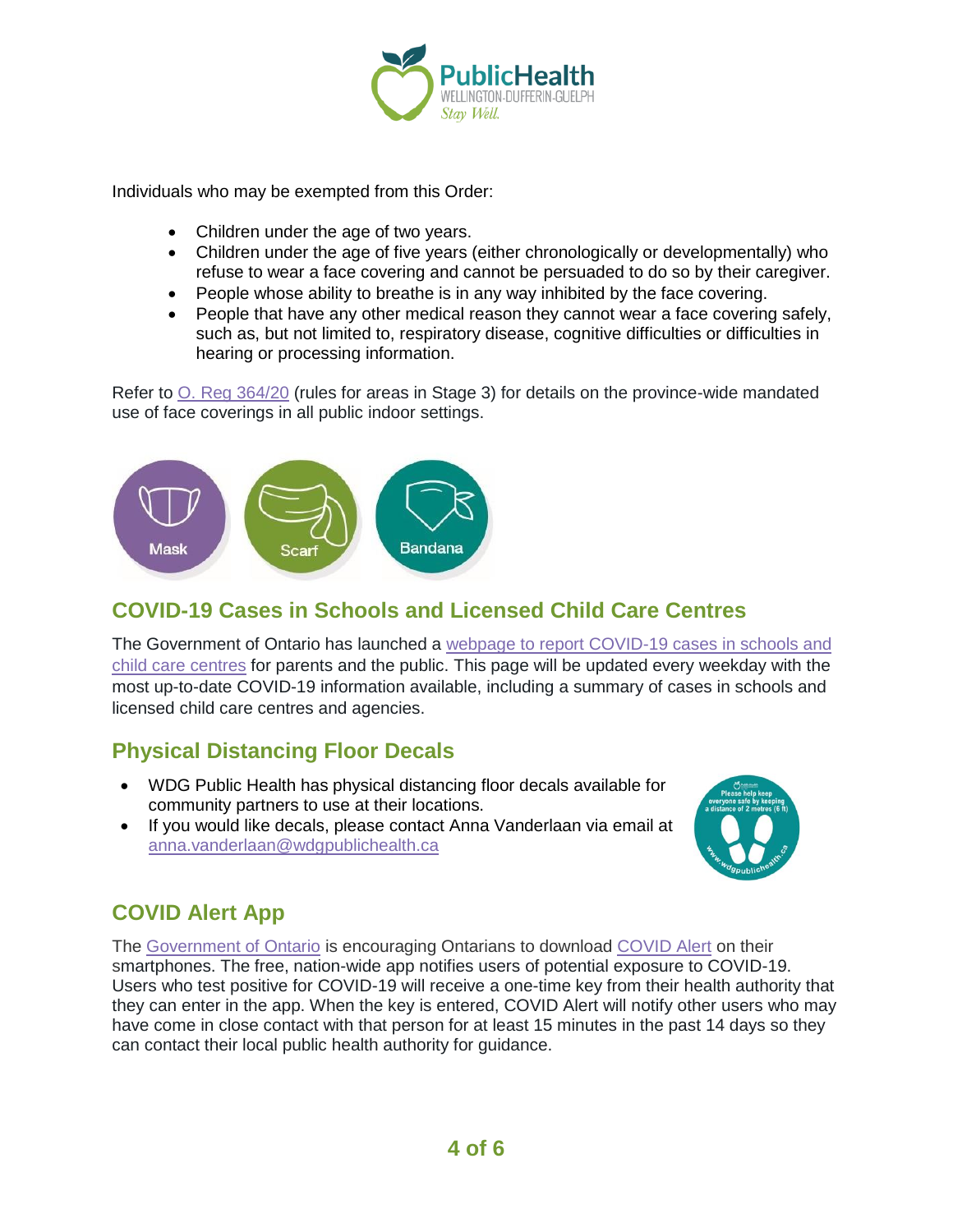

The app uses strong measures to protect data and does not track a user's location or collect personally identifiable information. The Privacy Commissioners of Canada and Ontario were consulted on the development of COVID Alert to ensure the highest level of privacy for users.

## **COVID-19 Testing**

Please check your local [assessment centre](https://wdgpublichealth.ca/your-health/covid-19-information-public/assessment-centres-wdg) for details on booking an appointment. Public Health **DOES NOT** provide testing. No referral is needed. **Bring your health card to the assessment centre** (if you have one). It is OK if it is expired. Presenting your health card allows you to:

- Check your test results online. Public Health only calls those who test positive.
- Be treated or prescribed medication for other respiratory conditions if needed and if this option is available at your assessment centre.
- Move through the testing process faster.

Further instruction will be provided by the clinician at the assessment centre based on individual assessment.

## **Check Your COVID-19 Test Results Online**

The Ontario government has launched an online [COVID-19 Test Result Viewer.](https://covid19results.ehealthontario.ca:4443/agree) This offers fast and secure access to test results on your computer or mobile device. NOTE: **Online test results are only available to those with an Ontario photo (green) health card and can take up to 4-10 days to be available online.**

If you receive a positive result via the online COVID-19 Test Result Viewer, you will have the option to report your information to Public Health through Contact +. Contact + is a voluntary, web-based service for positive results received via the COVID-19 Test Result Viewer. **It does not replace the call you get from Public Health**. Contact + allows you to confirm your contact details as well as review and answer the questions that Public Health will ask you, in advance of your call. You may add this information for up to 48 hours after your positive test result is reported. For more information about Contact + visit the [testing and results](https://www.wdgpublichealth.ca/your-health/covid-19-information-public/testing-and-results) page.

### **Health and Safety Sector-Specific Guidance**

Sector-specific guidelines and posters to help protect workers and the public from COVID-19 are available from the Government of Ontario. These [guidance documents](https://www.ontario.ca/page/resources-prevent-covid-19-workplace) are being posted and updated as they become available, so check back regularly.

## **Contact Information for Additional Support**

#### **WDGPH COVID-19 Call Centre**

- **For health-related questions**, including symptoms, close contacts or travel:
	- o Call 519-822-2715 ext. 7006
	- $\circ$  Available Monday Friday from 9:00 a.m. 4:00 p.m.
- **For non-health related questions**, including business or workplace concerns, social distancing/face covering questions or non-emergency reporting questions: